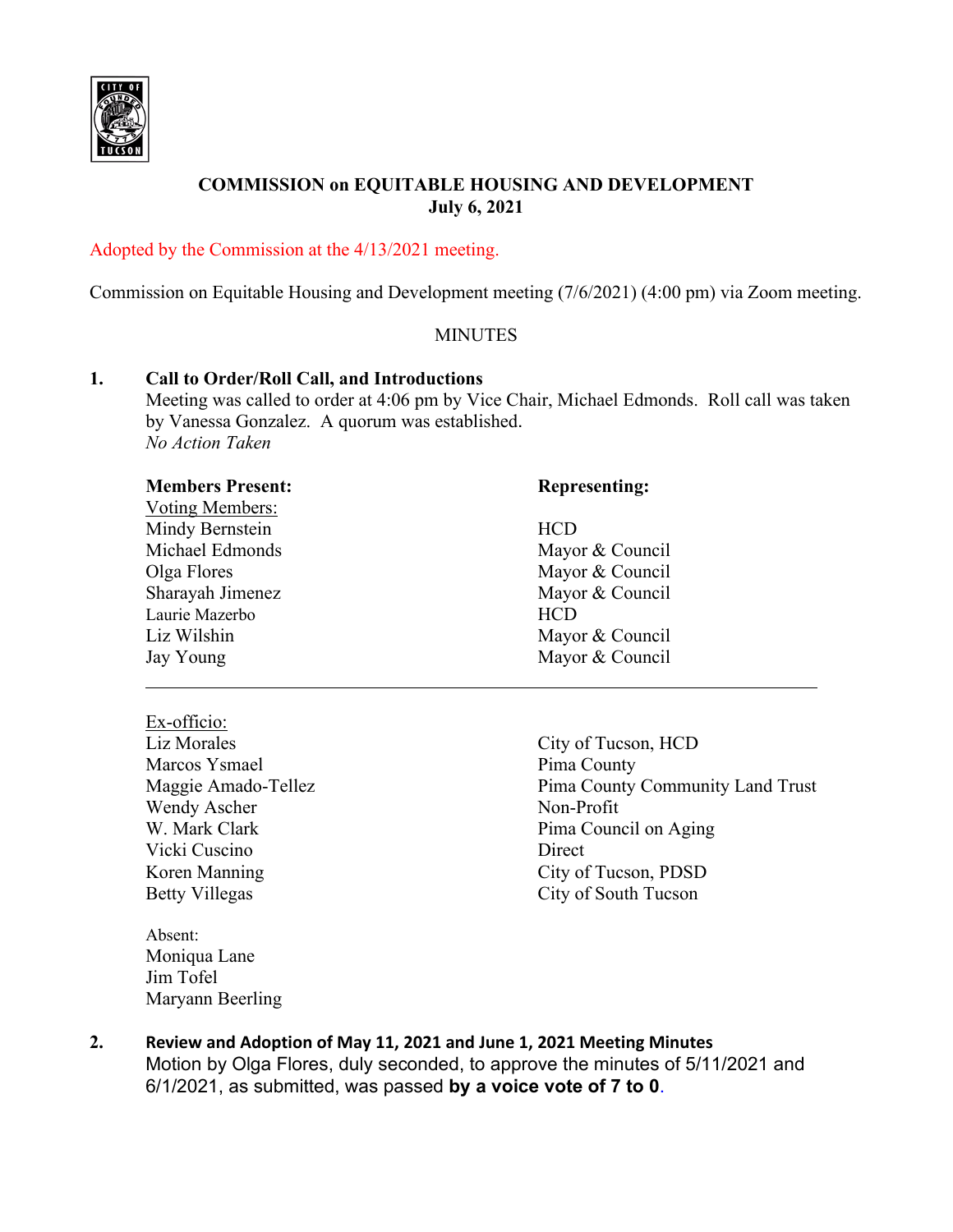#### **3. Call to the Audience**

Vice Chair Mike Edmonds read aloud the guidelines for Call to the Audience for virtual meetings:

*This is the time when any member of the public may address the Commission on Equitable Housing and Development. Due to time constraints, the total time allocated for this is 15 minutes. Individuals are allowed three (3) minutes each. Due to Open Meeting Law, Commission Members cannot discuss topics that are not on the agenda. Items brought up by the public may be considered as an agenda item for a future meeting*

Comments were made by: Rikki Riojas

#### **4. Adopted Goals- Subcommittee Discussion**

Ann Chanecka of City of Tucson discussed 3 potential subcommittees and asked if members were interested in either chairing or the potential of co-chairs for each subcommittee. Subcommittees should meet at least a minimum of once a month and must adhere to Open Meeting Law.

1) Affordable Housing- Co-Chairs- Sharayah Jimenez & Olga Flores

2) Permanent Supportive Housing- Co-Chairs- Laurie Mazerbo & Liz Wilshin

(Note: Since the meeting Laurie has decided to serve as Co-Chair for the Housing Segregation Subcomittee)

3) Housing Segregation – Chair- Jay Young

*No action taken.*

## **5. Mayor and Council Communication**

Discussion held on who could assist Ann Chanecka with drafting a Mayor and Council Communication for the August meeting. Jim Tofel and Michael Edmonds were volunteered.

*No action taken.*

## **6. Affordable Housing Density Bonus- Sunshine Mile Overlay**

Presentation was given by Koren Manning of City of Tucson, PDSD. *No action taken*

## **7. HCD Updates**

Update was given by Liz Morales and Ann Chanecka of Housing and Community Development. *No action taken.*